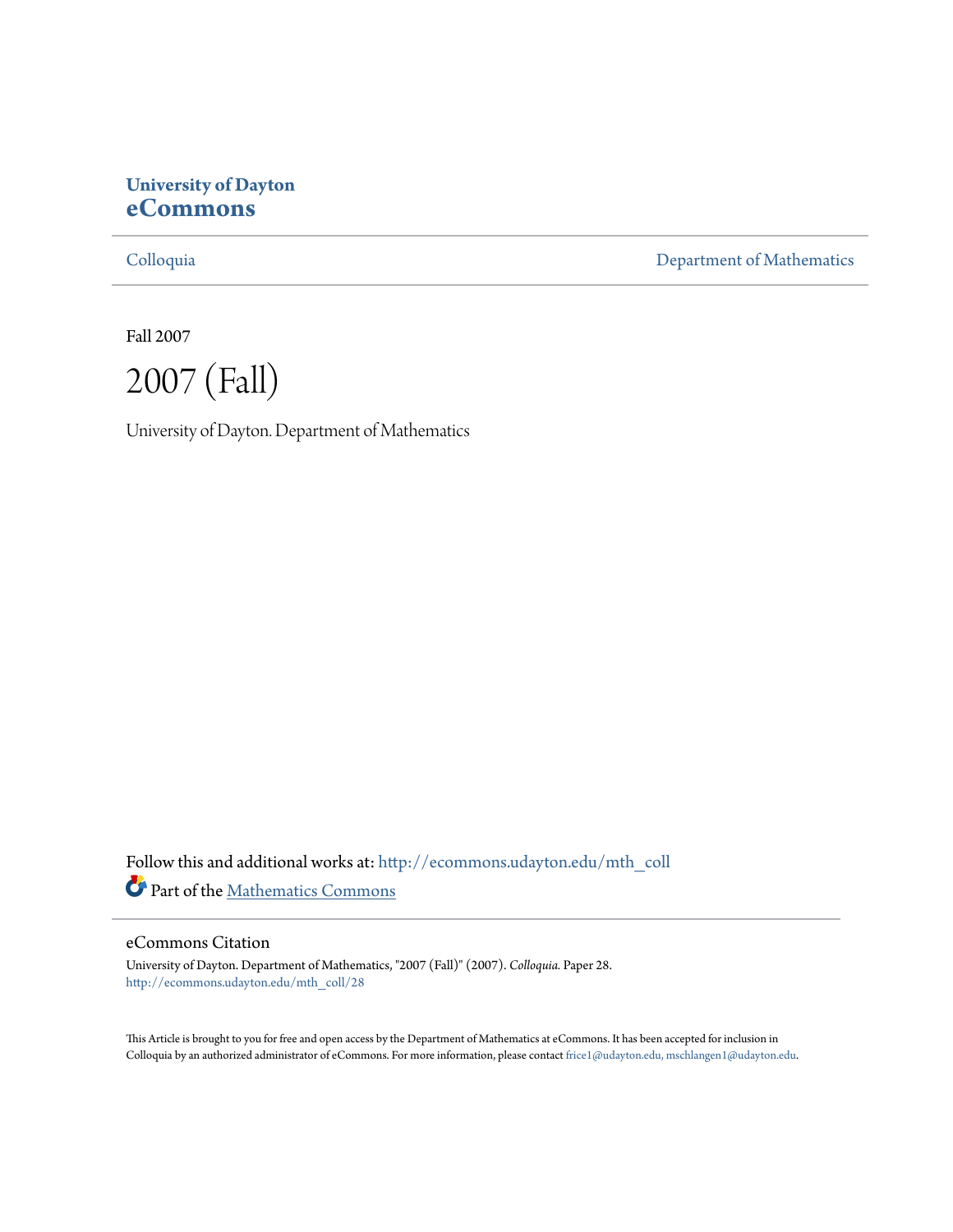# **Abstracts of the Colloquium Talks: Fall 2007 Department of Mathematics**

| Date             | <b>Speaker and Title</b>                                                                                                                       |
|------------------|------------------------------------------------------------------------------------------------------------------------------------------------|
| Thursday, Aug 30 | Youssef Raffoul, University of Dayton<br>Basic and Recent Results in Differential Equations                                                    |
| Thursday, Sep 6  | Youssef Raffoul, University of Dayton<br>Introduction to Time Scales with Applications to Neutral Nonlinear Dynamic<br>Equations               |
| Thursday, Sep 13 | Muhammad Islam, University of Dayton<br>Liapunov's method to study L-p properties of Volterra integral equations                               |
| Thursday, Sep 20 | Art Busch, University of Dayton<br>Arc-traceable Local Tournaments                                                                             |
| Thursday, Sep 27 | Ruihua Liu, University of Dayton<br>The Valuation of Guaranteed Equity-Linked Life Insurance with Option of Early<br>Surrender                 |
| Thursday, Oct 4  | Maher B. Qumsiyeh, Bethlehem University/University of Dayton<br><b>Edgeworth Expansions and the Bootstrap</b>                                  |
| Thursday, Oct 18 | Maher B. Qumsiyeh, Bethlehem University/University of Dayton<br>Bootstrapping and Empirical Edgeworth Expansions In Multiple Regression Models |
| Thursday, Oct 25 | Art Busch, University of Dayton                                                                                                                |
| Thursday, Nov 8  | Jo Hoffacker, Clemson University<br>The Southern Pine Beetle: an Introduction with Preliminary Time Scale Model                                |
| Thursday, Nov 15 | Thomas C. Gard, Professor Emeritus, University of Georgia<br>Introduction to Stochastic Population Dynamics                                    |
| Thursday, Nov 29 | Adam Parker, Wittenberg University<br>A Birational Model for the Moduli Space of Stable Maps                                                   |
| Thursday, Dec 6  | Nickolai Kosmatov, University of Arkansas - Little Rock<br>Nonlinear initial and boundary value problems of fractional order                   |

# **Basic and Recent Results in Neutral Differential Equations**

Youssef N. Raffoul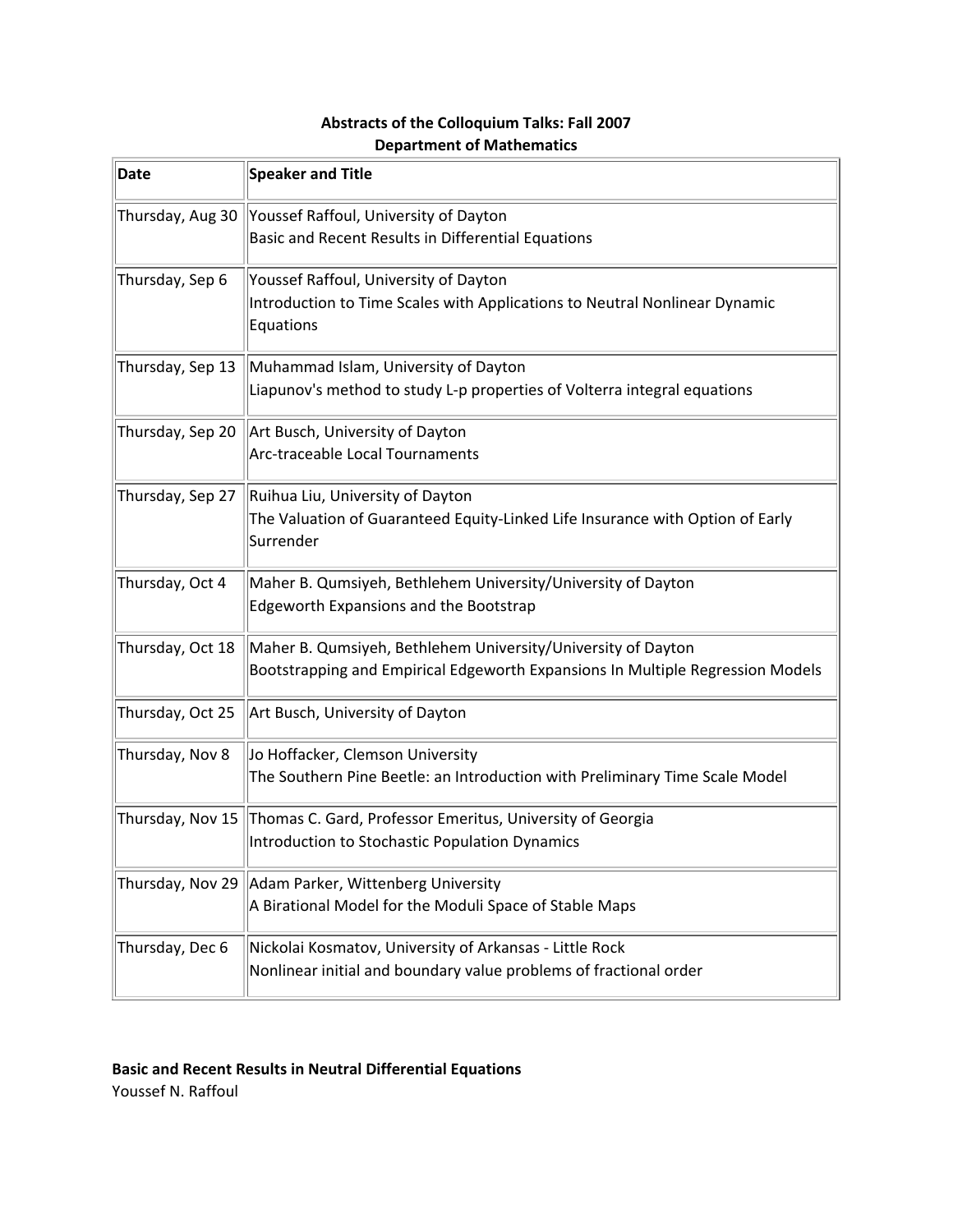### **Abstract:** The authors Zhixiang Li, Xiao Wang of the paper

*[1] Existence of positive periodic solutions for neutral functional differential equations,* Electron. J. Diff. Eqns., Vol. 2006(2006), No. 34, pp. 1‐8

attempted to prove the existence of positive periodic solutions of the nonlinear neutral differential equation

$$
d\,dt[x(t) - ax(t-\tau)] = r(t)x(t) - f(t,x(t-\tau))
$$

by using cone theory. It was pointed out that the results in the paper are not correct since the two sets  $Ω1$  and  $Ω2$  that were constructed by the authors are not open in the Banach space. For the same reason, an addendum has been added to the paper.

The main aim of this research is to give a correct proof for the existence of a positive periodic solution by using a different fixed point theorem from the one used in [1]

### **Introduction to Time Scales with Applications to Neutral Nonlinear Dynamic Equations** Youssef N. Raffou

**Abstract:** The study of dynamic equations on time scales is a new and fast growing branch of mathematics. Introduced by Stephan Hilger in 1989, time scales unify and extend continuous and discrete calculi. Differential equations, difference equations and qdifference equations are examples of dynamic equations on time scales. One of the main uses of time scales is to study hybrid systems, systems that exhibit both continuous and discrete behavior. We will present some basic concepts of time scales including ∆‐ derivatives, properties of the exponential function, the chain rule, and the substitution rule for ∆‐integrals. We will also define periodic time scales and give examples. As an application, we show the existence of periodic solutions of the neutral dynamic equation with delay on a time scale

 $x \Delta(t) = -a(t)x \sigma(t) + c(t)x \Delta(t-k) + q(t,x(t),x(t-k)), t \in T$ 

Under a slightly more stringent inequality we show that the periodic solution is unique

### **Liapunov's method to study** *L − p* **properties of Volterra integral equations**

### Muhammad Islam

**Abstract** Liapunov's direct method has been a popular technique to study various qualitative propertied of ordinary and functional differential equations. The use of this method in integral equations however is very limited. In this research Liapunov's method is used to study various *L − p* properties of solutions of certain nonlinear integral equations of Volterra type.

### **Arc‐traceable Local Tournaments**

### Arthur Busch

**Abstract** A directed graph D is arc-traceable if every arc is on some hamiltonian path of D. A directed graph is a local tournament if it has girth at least three and the in‐neighborhood and out‐ neighborhood of every vertex induces a tournament (i.e. an oriented complete graph). In this talk we characterize arc‐ traceable local tournaments.

### **The Valuation of Guaranteed Equity‐Linked Life Insurance with Option of Early Surrender**